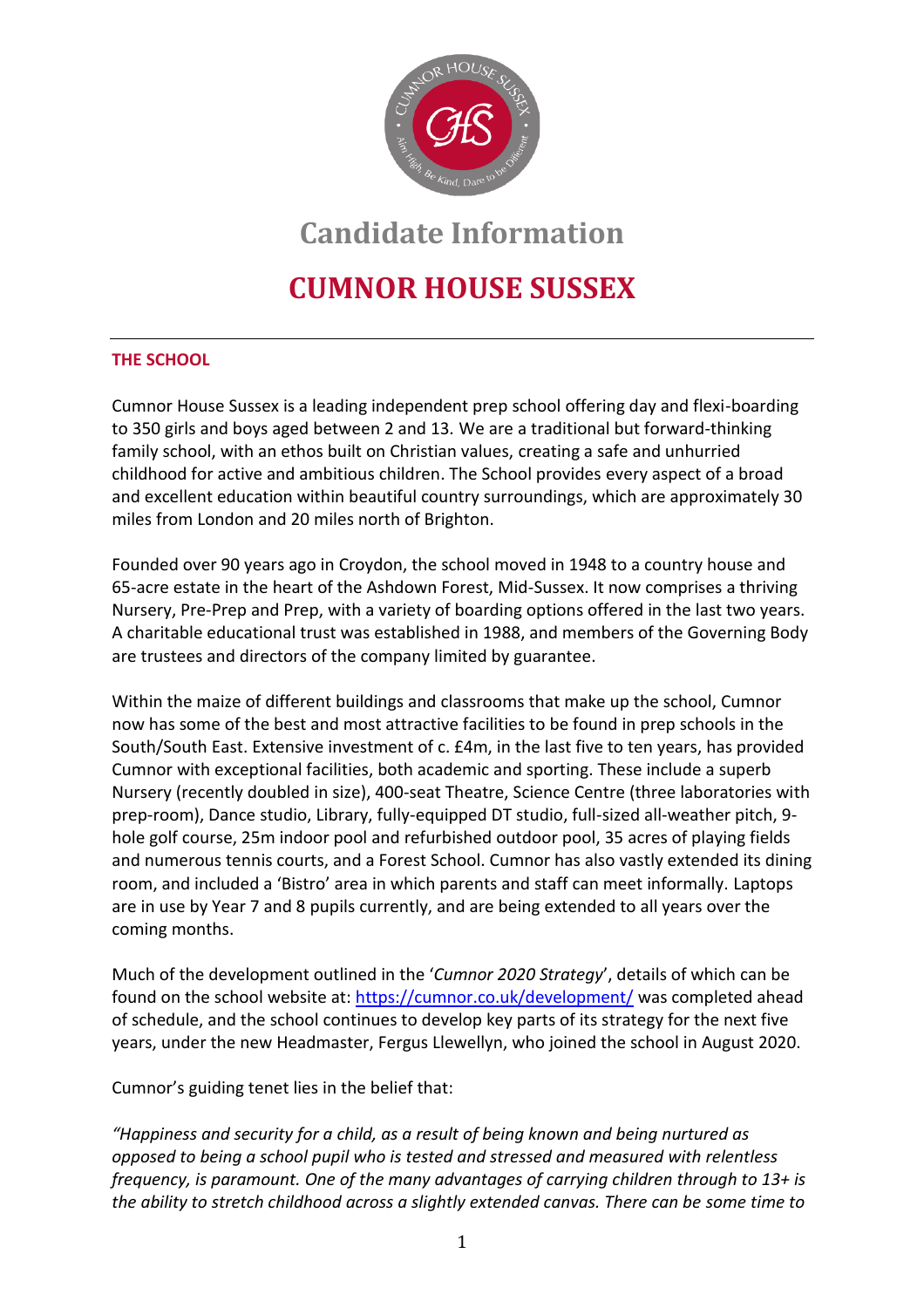*spare, some time to experiment, some time indeed to stand and stare, before exams increase the work load between 11 and 13*."

The success of this commitment is clearly evidenced in the confident and well-rounded children who leave the school at the end of Year 8, ready for the next stage of their educational journey, whilst having achieved impressive results to a range of the top national and local senior schools and colleges across the country. These include: Ardingly, Bedales, Bede's, Benenden, Brighton, Bryanston, Charterhouse, Cranbrook, Cranleigh, Downe House, Eastbourne, Eton, Harrow, Heathfield, Hurstpierpoint, King's Canterbury, Marlborough, Mayfield, Millfield, Oundle, Radley, Roedean, Sevenoaks, St Mary's Ascot, Stowe, The Oratory, Tonbridge, Tring, Wellington, Winchester, Worth, and Wycombe Abbey.

This year, the Year 8 cohort were honoured with 36 Awards and Scholarships across Academic, All-Rounder, Art, Design Technology, Drama, Music and Sport; and 100% success rate was achieved in passing Common Entrance to their first choice of senior school.

The school continues to adapt to the challenge of 11+ Pre-Tests. At the 11+ Pre-Test point, the school had a success rate of over 87% of pupils gaining a place at their first choice of school, impressive for a non-selective prep school.

We are also committed to sharing the benefits that Cumnor offers through the Cumnor Foundation, providing 100% means-tested scholarships to children whose families cannot afford to educate them in the independent sector.

## **AIMS AND ETHOS**

Cumnor seeks to educate children in the fullest sense, and the pupils are exposed to a wealth of opportunities that allow them to discover their talents and tastes. The children are encouraged to be successful in their own way and according to their own individual strengths. The teachers pride themselves on tapping into each child's individual talent, building confident and questioning minds, and enabling them to realise their personal potential both inside and outside the classroom.

The school motto 'Aim High, Be Kind, Dare to be Different' runs through the veins of this busy and thriving school, reminding all to seek the best in, and for, each child and to be ambitious for every one of them. Kindness and courtesy are core values throughout the school community, encouraging staff and pupils to treat others as they would wish to be treated themselves. In daring to be different, we believe that each child is to be afforded whatever degree of differentiation is appropriate, providing a balanced, varied and happy education for all.

Equal praise and equal opportunity are given for every sort of achievement, whether academic, sporting, musical, artistic, dramatic or any other, so that all the children can learn to aim for excellence.

The set of 'Cumnor Principles' guides the community:

- The happiness and wellbeing of each child is of paramount importance. In all decision-making, the impact upon children is considered first
- We are ambitious for every child in our care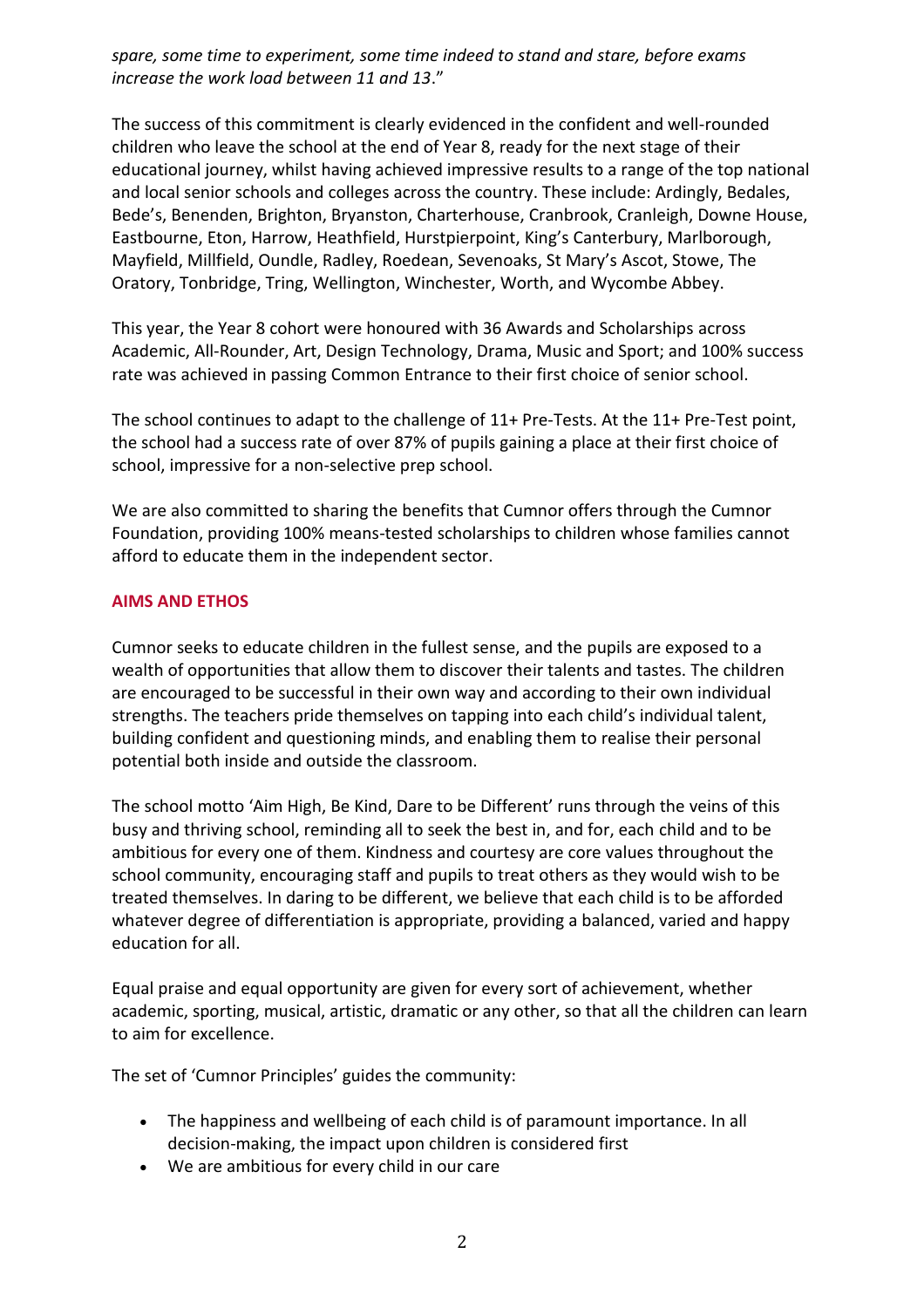- We aim to be sympathetic, empathetic and professional in our relationships with children, staff and parents
- Cumnor is non-selective and both embraces and supports a diversity of interest, ability, background and outcome
- We seek to communicate clearly and without favour
- We act in partnership with other school communities both state and independent
- We keep in mind our local community as well as wider environmental issues and encourage children in similar thinking
- We seek to develop ourselves as a staff through appraisal and CPD
- Children are offered a fully rounded education within a community that values the concept of childhood
- Old Cumnorians, and past and present parents, are seen as valued members of our community
- We embrace both change and tradition in turn where either benefits our principles
- We aim for the highest standards of professional performance and behaviour supported by these principles.

The ISI Inspectors found that: "*The school is successful in placing a strong emphasis on good discipline, social skills, respect for each other and traditional values. Relationships are very positive and the pupils find staff are friendly and approachable. As a consequence, pupils, in turn, show respect, friendship and kindness towards each other, fulfilling the school's guiding principle to 'be kind'*."

## **CUMNOR IN THE COUNTRY**

The 65 acres of tranquil grounds, enhanced by awe-inspiring distant views, offer endless opportunities for play. With a lake to row on, woods to explore, and trees to climb or read under, the outside spaces are as important as the wonderfully light, airy classrooms. The Reading Garden is a particular delight, conveniently set just outside the new library. Children are able to move naturally and easily around the site, using indoor and outdoor spaces cleverly designed to relax and accommodate children.

This is most beautifully illustrated by Cumnor's Head of English: "*We must not forget that Cumnor is not only about 'busyness'. There is also a quiet but robust thread of mindfulness weaving its way through school life… The physical landscape of Cumnor lends itself to the development of a sense of wellbeing. The fresh air we breathe, the views of the South Downs, the fields and woods that surround us and the ever-present call of the natural world help us to keep in touch with what really matters in the world. [The children] value the quiet moments reading in the Secret Garden, watching the wildlife or sitting in the warm sunshine with a book, chatting to their friends or tutor."* 

## **WHAT WE ARE MADE OF**

With approximately 350 pupils currently on the school roll, Cumnor naturally divides into three separate sections: the Nursery, Pre-Prep and Prep School, with the 'standard' entry points at Nursery, Reception or Year 3.

The Nursery has grown apace, developing its numbers and allowing two year-olds to join the three year-olds. A large extension has already been added to accommodate the growing numbers, and there is a wide outdoor space for play. Places are provided in the Nursery for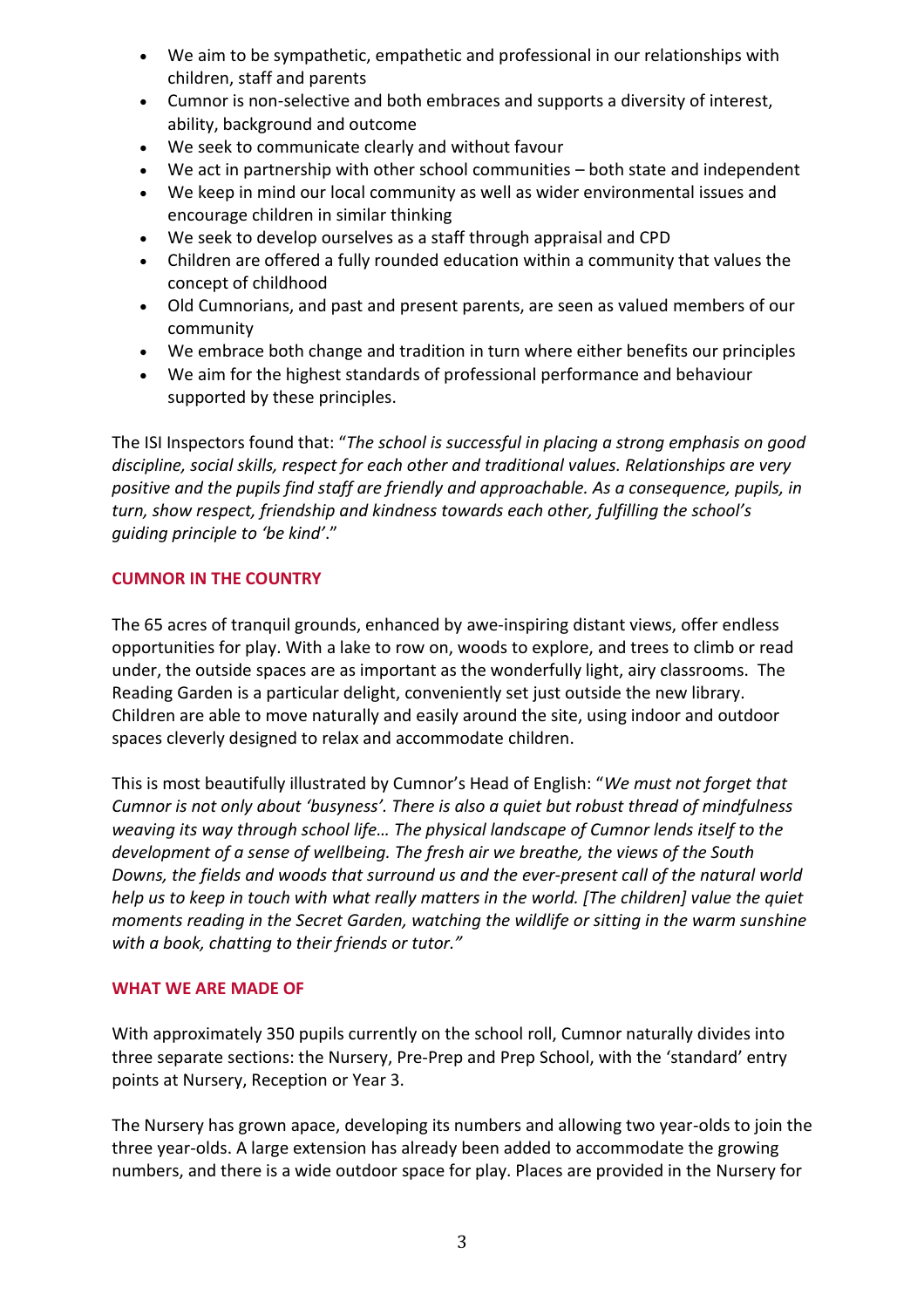children of parents living in the local community, who will not carry on through to Cumnor Reception, as well as those for whom the traditional prep school route is expected.

Children are admitted to the school on the strength of an interview and discreet evaluation, and a report from their previous school. The school is non-selective, academically, but there are basic academic standards required for entry to ensure that new pupils are capable of meeting ongoing academic standards and that the school has suitable structures to cater for them educationally.

The pupils come from predominantly professional and business families who live locally. The school recognises the demands of the working lives of today's parents and, in response, offers flexible wrap-around childcare from 7am until 7pm for all pupils throughout the school, at a small charge per session. Pyjama-clad Nursery pupils can be delivered in time to have breakfast alongside the older boarders and then picked up ready for bed at night. This is known as a 'Jim-Jam Day'. For older children, from Reception onwards, there is a Breakfast Club, After School Activities, After School Clubs, Extended Care, a Supper Club and Supervision*.* Flexible child-care is also offered out of term-time and the Nursery is open 50 weeks a year, available to the whole community. Holiday Clubs and Sports Camps are also offered throughout the year. A daily minibus service is provided by the school, with an online booking service to assist parents with the school run.

Children take little or no work home with them and prep is generally done at school. The school took the decision not to have compulsory Saturday morning school from September 2019 thus enabling busy families to benefit from precious time together at the weekends after a full week of work, although matches and activities continue to be on offer for Years 5 to 8.

Our dedicated teaching and support staff members are fully immersed in all aspects of school life. Apart from their normal academic responsibilities, they offer evening activities during the winter terms, games, swimming and athletics coaching, look after the boarders in the evenings and at weekends, and take an interest in the general welfare and progress of all the children.

Continuous Professional Development for all members of staff is a priority, with Governors very willing to finance and support those who wish to develop their career and benefit the school. Consequently, the teaching enables pupils of all abilities to attain and make excellent progress in all areas of the curriculum and beyond.

## **ACADEMIC MATTERS**

Cumnor prides itself on a carefully supervised but organic curriculum, equally reflective of the needs of secondary schools to which the children move on, the specialisms of the teachers and the interests of the children. The imaginative and flexible curriculum from Year 4 upwards is enhanced by specialist teaching, developing creative and sporting skills, alongside literacy and numeracy.

The breadth of the extended curriculum and the exceptionally rich educational environment allow pupils to enjoy and take pride in their learning. Embedded within the curriculum are the vital skills of creativity, critical thinking and problem solving.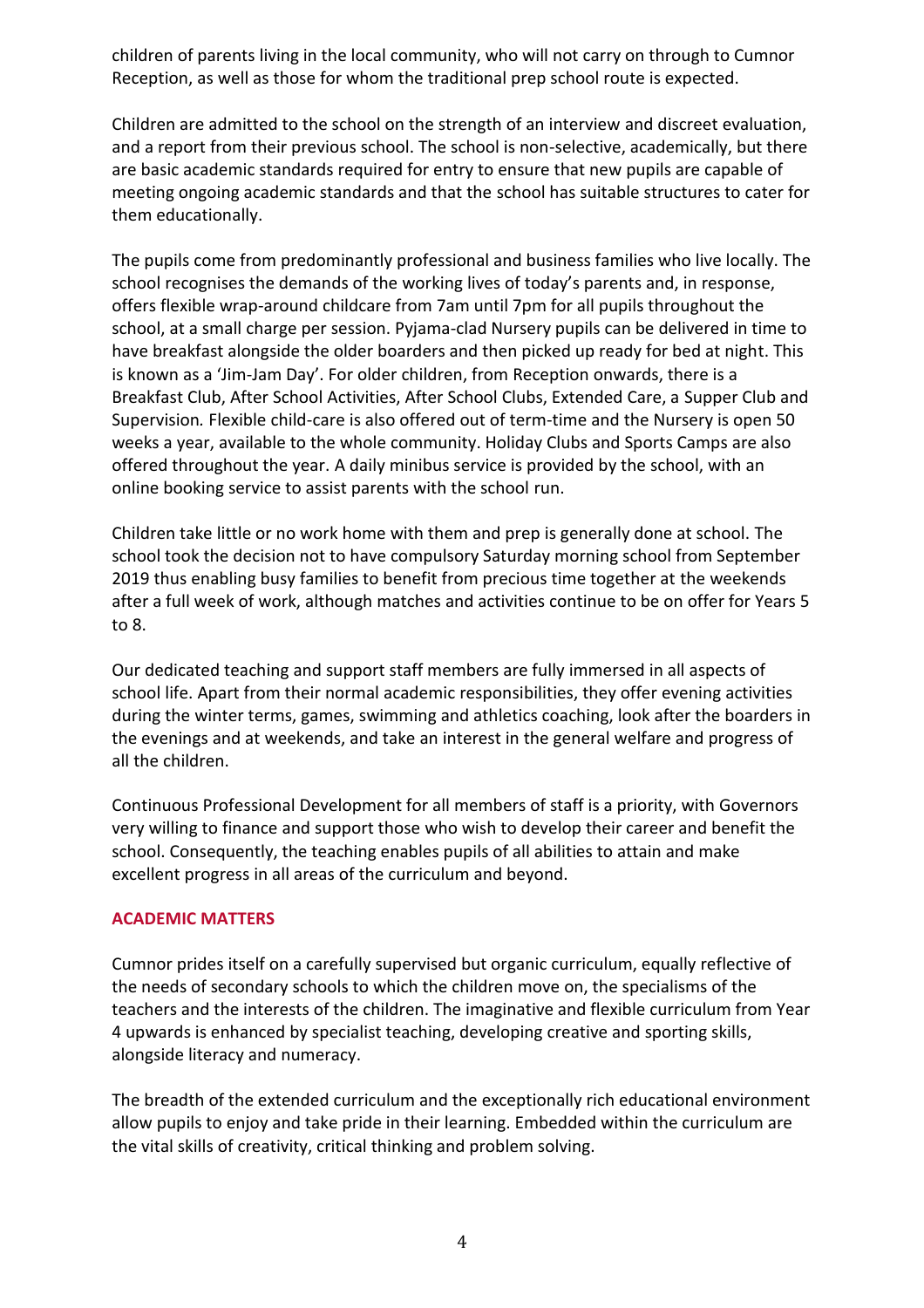The Cumnor journey often begins in the Nursery, a truly wonderful space for young children to explore, investigate, create and discover through play under the care of the qualified staff and curriculum specialists in music, art, drama, physical education, dance and swimming. The children work through and beyond the Early Years Foundation Stage curriculum, with tailored individual learning for each child. In addition, there is 'Woodpeckers Forest School', a fully equipped forest space with classroom, set in the Cumnor woods.

From Reception, the children move to the Pre-Prep, which, whilst being in the heart of the school, is a self-contained area, and the classrooms surround 'Grace's Garden', one of the Pre-Prep's own play areas. The Pre-Prep staff teach core subjects, Maths, Science, English, 'Topic' (History, Geography, Religion), Art, IT and PSHE. The children also have the benefit of subject specialists who teach French, music, drama, games and physical education, drama and swimming. Pre-Prep continues to visit 'Woodpeckers' to enhance an understanding of the natural world, and the PSHE and Wellbeing curriculum runs through every aspect of daily life at the school.

From Years 3, 4 and 5, the emphasis is on English and mathematics, taught largely by form teachers. Year 3, being an important year of transition between the Pre-Prep and the Prep, continues with 'Topic'. Specialist teaching in science, design technology, home economics, music and drama begins in Year 3. Simple written French and Latin are introduced in Year 4. Flexible setting begins in Year 6 and children are taught by subject teachers. In Year 6, whilst the children are still in mixed ability forms, they are put into 'sets' for English, Maths and Science. In Years 7 and 8, children are streamed, for all subjects including languages and the humanities, with mixed groupings remaining for PE, DT, IT, Art and Music. A scholarship 'stream' operates in Years 7 and 8 leading towards a range of Public School Scholarship Examinations.

The school has developed its own 'Religion and Philosophy' curriculum into a thoughtprovoking and insightful opportunity for children to study a variety of religions, whilst debating ethical and philosophical issues.

As previously mentioned, laptops are being used by Year 7 and 8 this year, and will be rolled out to other years in the coming months. Meanwhile, children also use iPads and other ICT to support learning.

Departments come together to enrich the learning experience and staff make sure that there are many opportunities for cross-curricular links which they develop through projects and topic days.

## **THE CO-CURRICULUM**

The school values its deserved reputation for excellent art, music, drama and sport, which are regarded as central, rather than peripheral, aspects of the curriculum. The numerous scholarships awarded are testament to the importance the school places on these subjects and the skills and opportunities to develop creativity and imagination that they bring to the children.

## **Art**

The children are encouraged to develop their own skills, ideas and knowledge of a wide range of materials, processes and techniques using both 2D and 3D media – including drawing, painting, pastels, printmaking, sculpture, pottery, mosaics, photography and screen-printing. All the children in Prep enjoy a double period of Art a week and those who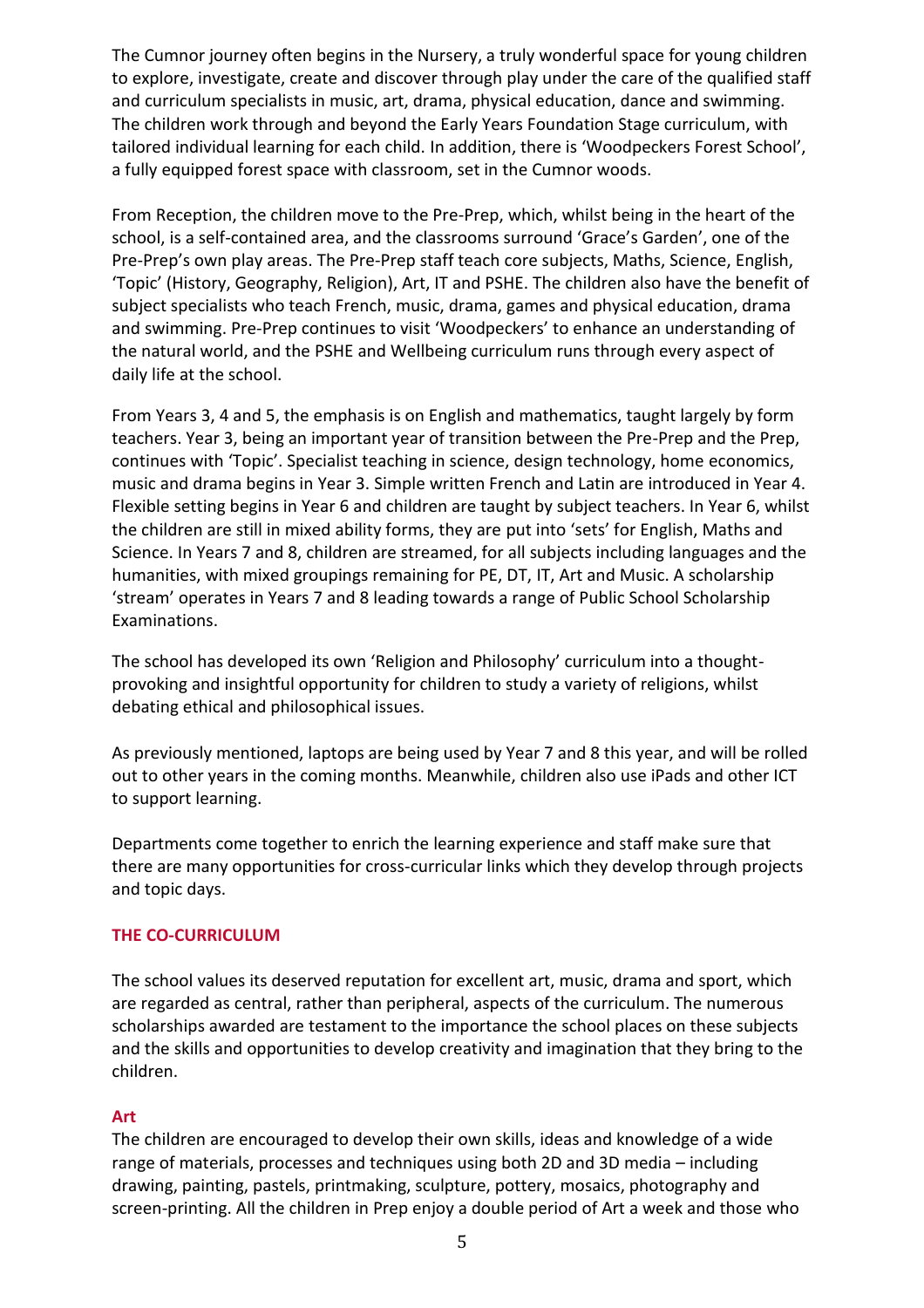show interest in further developing their artistic potential are encouraged to attend artistic activities and Art Occupations.

Projects range from: Year 3's ceramic-beaded, Egyptian jewellery to wear on their annual Egyptian Day; Year 4's William Morris project including a trip to Kew Gardens to look at tropical plant inspiration; go-kart projects; 'Spaghetti Bridge Building'; and Year 8's sustained artworks over the course of the year, with a recent assignment entitled 'Roots 'n' Shoots' seeing the children design a personal ceramic vessel inspired by the work of artist, Grayson Perry.

Besides the fantastic displays of work throughout the corridors of the school, there are opportunities for children to enter art competitions, to exhibit work in the local community and galleries, and to work with visiting artists. In 2018, for example, 14 pupils were selected to exhibit their work at the Royal College of Art in their annual 'Young Art' competition, with several of the children's artworks being commended and highly commended by the judges, and one Year 5 artist winning second prize out of all of the 7,600 national entries!

## **Design Technology**

Design & Technology at Cumnor gives an opportunity for the children from Year 4 to Year 8 to develop their designing and making skills in a safe and productive environment. The workshop is very well equipped with CAD/CAM facilities, as well as the more traditional equipment, machinery and tools, all beautifully and safely maintained by the highly experienced technician.

The children have one lesson a week with the full-time teacher, with the part-time technician lending a hand. Opportunities are available for drop-in sessions, enabling Year 7 and 8 children to work towards a DT Scholarship for future schools.

Projects generally involve the use of wood, plastic, graphic techniques and basic electronics, while the focus is on being as sustainable as possible, in consideration of World climate change and consumerism. A few examples range from making a traditional wooden trapeze toy in Year 4, building an electric go-kart from a kit and entering a regional competition in Year 6, to an upcycled vase or planter made from single-use plastic bottles, containers and scraps of material from the workshop store.

The curriculum is designed to build confidence and to equip the children with life-long skills, while becoming more aware of their surroundings and conscious of the impact of design and manufacturing on their lives.

## **Information Technology**

Children moving on to Senior School, University and adult like will clearly use IT a great deal. Therefore, it is our job to prepare our children by introducing them to PCs, laptops, tablets, and the software that comes with them. Email, the internet, word processing, spreadsheets and other facilities are fully explored. IT lessons are taught from Reception through Y6, and a new syllabus is being prepared for pupils in Years 7/8, who have their own laptops. IT is integrated into most subjects, via these laptops or by using the two IT suites available.

## **Music**

The music teachers at Cumnor believe that every pupil has the potential to be a great musician and it is their role to support each child on their unique musical journey. To this end, almost 90% of the children learn to play a musical instrument, with over half of those learning more than one instrument.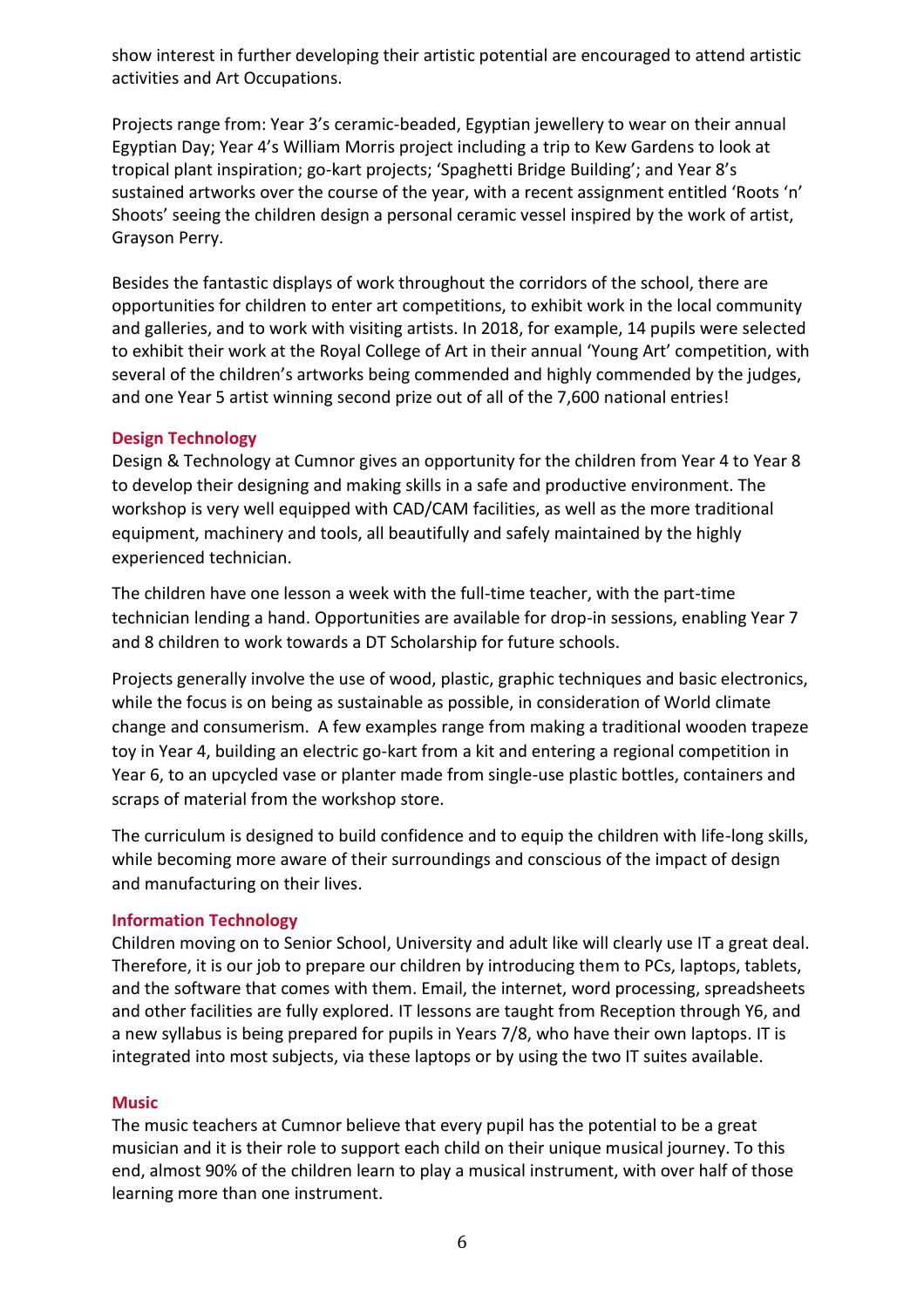The Music Department is supported by 25 visiting music teachers, who deliver lessons on a wide variety of instruments. Pupils can learn to play any of the following orchestral instruments; violin, viola, cello, double bass, flute, oboe, clarinet, and bassoon, cornet, trumpet, French horn, trombone and tuba. Alongside these, children can take up: saxophone, drums, guitar, ukulele or bass guitar. The school is a host ABRSM exam centre, and all pupils are encouraged to take graded exams on their instrument and voice. Last year, 88 pupils sat music exams, with over 55% achieving Merit or Distinction.

Numerous formal and informal performance opportunities punctuate the school year, from musical coffee concerts to the orchestra tour. The Autumn Term culminates in the Junior Christmas Celebration and the annual candle-lit Senior Carol Service at All Saints Church in Danehill. The Summer Gala hosts a fantastic array of performances from all groups, including Junior, Senior and Boys' Choir, Concert Orchestra, String Orchestra and Training Strings, Training and Senior Wind Band, Guitar Group, Cello Ensemble and Jazz Band.

A highlight of the year is the magnificent House Music Competition, with heats and sectional finals for individuals, followed by House Songs. Each year, over 40 Cumnor pupils attend the 'Young Voices' concert at the O2 Arena, performing in the largest school choir in the world involving 8,000 children.

Amongst the many recent musical successes was the win by one pupil of the 2018 West Sussex Youth Music Award at the Mid Sussex Competitive Music Festival, and the outstanding composing ability of another Year 8 pupil who composed the music for the school's 2018 Shakespeare play, *Much Ado about Nothing.*

## **Drama**

Drama is seen as an essential part of school life, both in the classroom and on the stage, with performance in front of an audience being an important part of the Creative Arts programme. As the children progress through the school, they explore voice, movement, gesture, facial expression and other forms of theatre.

The school's 400-seat theatre has the benefit of professional-standard lighting and sound, a green room, 'Shakespearean' prop shed, dressing/practice rooms and foyer, and is used for Cumnor productions as well as by touring professionals. There is also a laurel-enclosed amphitheatre which is a magical setting for the annual Shakespeare play.

Six drama productions are produced, directed and choreographed during the school year, involving every pupil and culminating in the summer Shakespeare production. These include: Year 5 who put on a 'show in a week'; Year 6's Theatre Competition involving iconic performances played out in front of a visiting judge; Year 7's musical (last year saw the staging of *Oklahoma!)*; and Year 8's Variety Show which is usually a 'spectacular' encompassing many and varied acts full of fun, dance, song and hilarity.

Children can also take drama exams and, last year, 170 pupils sat LAMDA exams, with 85% gaining Distinction.

## **Sport**

Cumnor's Sports facilities are outstanding, and include an outdoor pool as well as a 25 metre indoor swimming pool, allowing for year-round lessons and activities; a 9-hole golf course; five new outdoor pitches for football, cricket, rugby or rounders, with pavilions; Sports Hall; indoor and outdoor cricket nets; several netball/tennis courts; and an invaluable full-size all-weather pitch.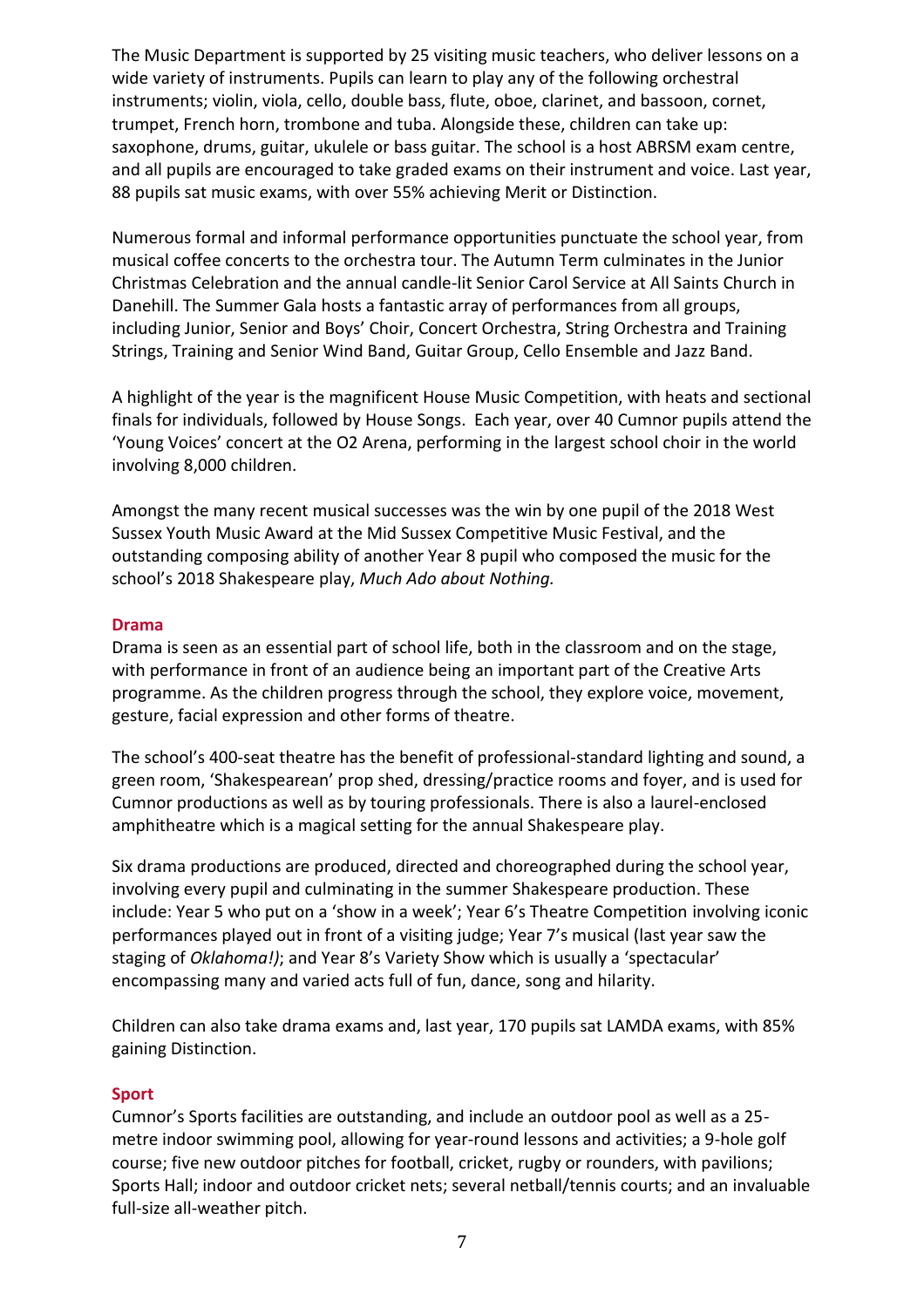Cumnor's Director of Sport highlights the school's view on the importance of sport as a key learning opportunity: "*Sport gives a safe environment that has naturally occurring situations that will test each individual. One of the biggest life skills that sport helps develop strength in is dealing with mistakes, failure or setbacks. Sport, by its very nature, throws setbacks at you from the off, and failure or a mistake is close at every moment of practice or competition. Mistakes are the lifeblood of learning. Harnessing these learning opportunities will enable each person to better themselves if the situation were to occur again*."

With this in mind, sport at Cumnor is for everyone and there are no clearly set A, B or C teams until Year 6, when team line-ups change every week depending on the strength of the opposition.

The school produces teams in myriad sports, including: aquathlon, athletics, basketball, cricket, cross-country, equestrian, football, golf, hockey, hockey indoor, hockey sevens, multi-skills, netball, rugby, skiing, squash, swimming, tennis, rounders, pop-lacrosse and triathlon.

The school often enjoys success at local and national level competitions. Cricket, in particular, continues to keep ahead of the curve and all the girls now play cricket as their main sport in the Summer Term. This focus appears to be paying off as in 2018 the Girls 1<sup>st</sup> VIII cricket team were crowned Sussex Girls champions and the Girls U11 VIII cricket team won the annual IAPS cricket tournament. One U13 pupil was also selected for the U17 Sussex Girls' EPP Cricket Programme and was even invited to bowl with the Senior England team ahead of their tests versus South Africa.

The achievements across the board of sports are truly impressive. Last year, three swimmers qualified for the national finals at the Olympic Aquatic Centre and a Year 8 pupil won 13 medals at the Sussex County Swimming Championships; a Year 8 pupil was selected for the ISFA South East Football team and there were numerous medals in local hockey and netball competitions.

## **LEARNING ENHANCEMENT**

# **"***We promote inclusive teaching and learning across the school from the roots of the Treehouse."* **Head of Learning Enhancement**

Special educational needs are supported by the school's Learning Enhancement Department (LED). The team of eight experienced, specialist teachers have the overall aim of offering early identification of learning needs in order to provide a better understanding of a child's learning profile in the classroom and appropriate intervention. The LED aims to support class and subject teachers in delivering high quality teaching in lessons, along with personalised, targeted one-to-one support in the LED, ensuring best progress is achieved through strong links between their work within the LED and the wider school.

The department has a dedicated building known as 'The Treehouse', the name reflecting the nature of growth through learning in a safe and fun space. Last year, a Treehouse Committee was set up to organise the Treehouse Club at break-time, and end-of-term Treehouse parties with fun activities which help to promote a positive association with Learning Enhancement.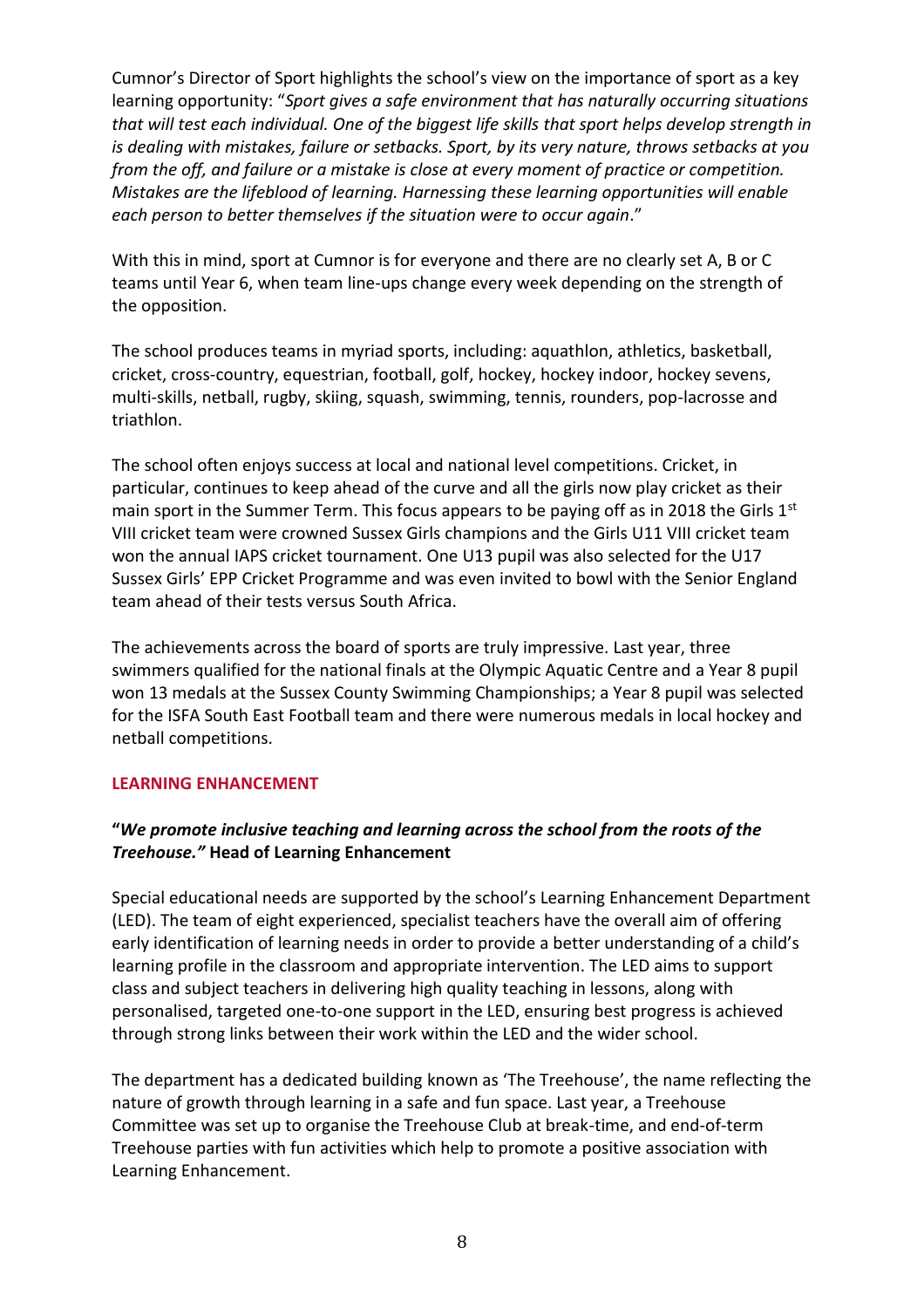#### **BEYOND THE CLASSROOM**

An extremely wide range of extra-curricular activities, known as 'Occupations', take place after school and are tailored to suit and attract a variety of interests and engender the selfconfidence and motivation for children to explore, enhance and develop their personal strengths.

Inspirational trips to, for example, the STEM Sussex Big Bang Fair, the British Wildlife Centre, Cuckmere Haven to explore coastal defences and chalk cliffs, Leeds Castle and Hampton Court to understand better the lives of the those in the Middle Ages and Tudor periods, and trips to the local residential home to interview war veterans whilst studying the World Wars - all serve to bring the study of science, geography or history out of the confines of the classroom and into the real world.

The local Wilderness Wood Forest School opens the eyes of the younger pupils to the natural world, bushcraft, fire safety and survival; and the children's creative imaginations are allowed to run wild on theatre trips such as to the stage production of Michael Morpurgo's '*War Horse'*.

Recently, visiting authors and story-tellers Danyah Miller and John Harris mesmerised as they wove their storytelling magic around the children; and one of the wildlife photographers who worked on David Attenborough's '*Blue Planet'* series came to share his amazing photographs.

The annual pageant of World Book Day gives every child and all the staff an opportunity to dress up as a character from a book; Science Week opens up a world of inventions and problem-solving activities; and the popular Zulu Day is packed with cross-curricular themes linked to geography, dance, food, diary writing, DT and debate, immersing pupils in the Zulu culture. The Year 6 annual go-karting weekend at Plumpton College is a highlight of the school year, whilst Year 8 have their own much-anticipated Leavers' Programme of activities and events throughout their final furlong. This includes a Burns Night celebration and the Spring Ceilidh, where all the Year 8 children and their parents learn to reel. In the Summer Term there is a week-long French trip and the annual night-time hike over the Downs, known as "Race the Sun".

Pupils also venture further afield on surf trips to the Devon coast and international orchestra or sports tours. Last year 30 children from Years 7 and 8 set off to South Africa on a cricket and hockey tour. Years 5, 7 and 8 embark on three separate trips to northern France, with Year 7's four-day visit to Cahagnes, near Bayeux, balancing 'fun' educational activities with more thought-provoking visits to the Bayeux Tapestry Museum, war cemeteries and site of the Normandy Landings.

Children are encouraged to enter local and national competitions of all kinds. In the last academic year, for example, three Cumnor pupils reached the final round of the Townsend Warner History prize, from over 1,000 entrants from prep schools across the country; and there were runner-up and highly commended successes for three pupils in the Small Steppes 'My Best Wildlife Experience' Writing Competition; while other pupils took part in the Junior Maths Olympiad. The children also participate in music festivals and workshops, such as the Wind Band Day at Lancing College, the Eastbourne Jazz Day, and the Ardingly Make-A-Noise Day.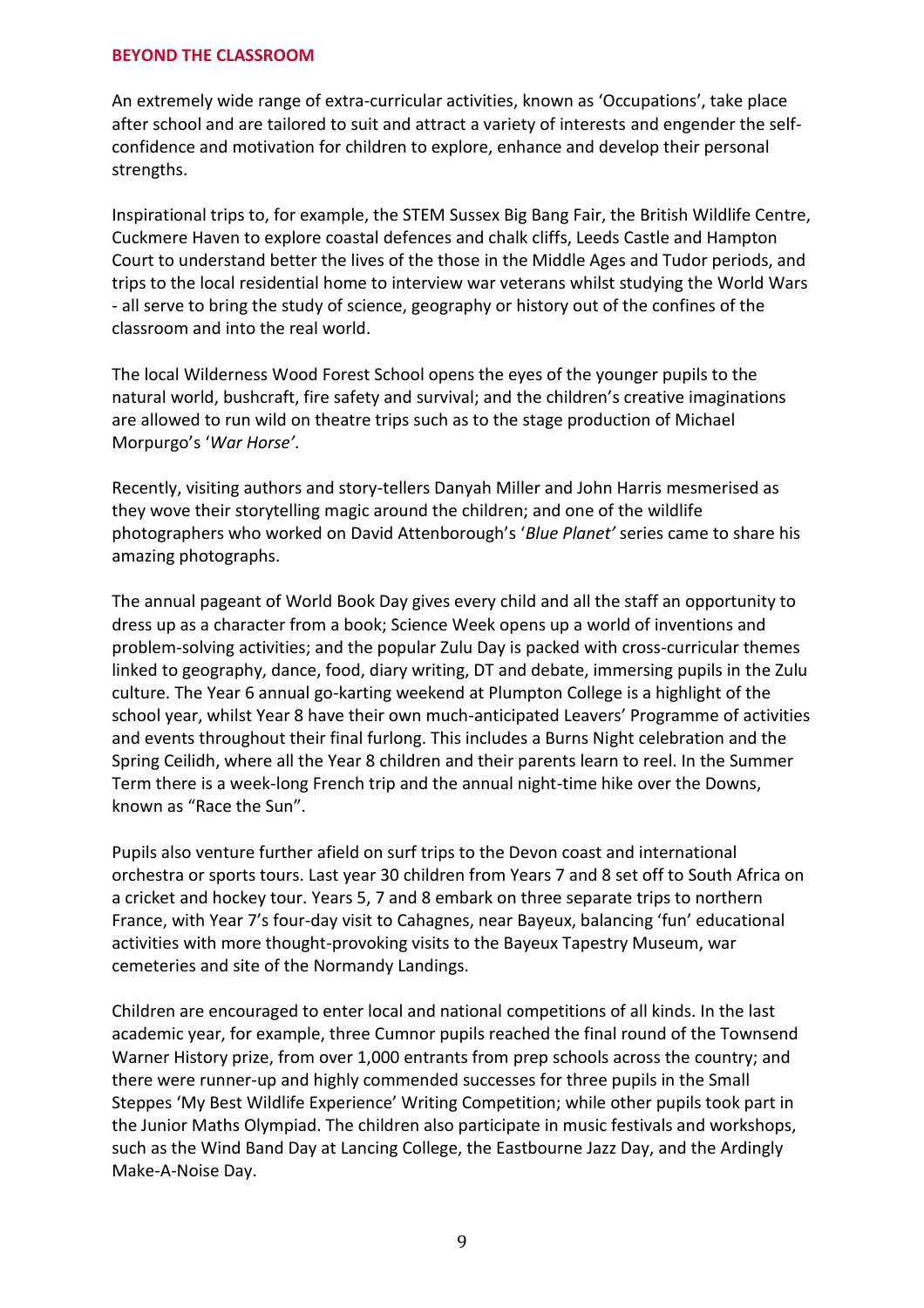#### **PASTORAL CARE AND WELLBEING**

## **"***In a caring, nurturing atmosphere underpinned by the Christian faith, the spiritual, moral, social and cultural development of the pupils is excellent***." ISI Inspection Report, 2015**

It should be noted that the recent ISI Compliance Inspection of 2018 offered an enviable 'No Recommendations' in its report to the school. Cumnor's ethos is based on the belief that a child who is happy, inspired and secure in school is one who is going to learn, thrive and aspire. To this end, ever-increasing emphasis has been placed on Child Safeguarding not only in response to broadening regulatory demands but also because it is deeply embedded in the DNA of Cumnor that every child must be safe while being allowed the freedom to be boisterous and happy children. The members of the Safeguarding Committee of the Board are active, diligent and very professional.

Arrangements for pastoral care are excellent and the pastoral system was found by the ISI Inspectors to be "*well designed*" and "*well managed*". In Years 3 to 5, form teachers look after the welfare of the children in their form. As the children move into Year 6, they are assigned a tutor who backs up the role of the form teacher, by having a five- to ten-minute meeting with their tutee every week.

Regular full-staff pastoral care meetings are held in which every child is brought to mind, and their welfare considered. Tutors speak up for their tutees in such meetings, and will communicate with parents regularly, as well as writing tutee reports at the end of each term.

It is an over-arching concern of the school that children's wellbeing must be at the heart of their Cumnor experience. The school's forward-thinking approach to wellbeing has seen it pilot, and now embrace, the iSpace Wellbeing programme curriculum, which has received critical acclaim and has been rolled out in state and independent schools throughout Sussex. Set up by the school's previous Director of Health & Welfare, the iSpace Wellbeing Curriculum and its supporting toolkit, enables staff to identify concerns early and implement early intervention strategies with successful results. Children learn an extensive range of calming and coping strategies and they demonstrate, through their actions, how these have helped them to become more empathetic towards others and more able to be selfcompassionate.

A qualified counsellor on the staff body also assists with any emotional problems suffered by pupils and provides one-to-one counselling and advice.

In addition to the innovative wellbeing initiatives embedded within the curriculum, the school hosts its annual Wellbeing Day as part of Children's Mental Health Week in order to make the conversation about mental health and wellbeing a normal part of everyday life. Parents are invited to join the school for sessions during the day and, this year, Harley Street Consultant Psychiatrist Professor Stein, and mental health campaigner Hope Virgo, have been invited to discuss the theme of '*Sharing the Conversation on Understanding Child Behaviour and Positive Mental Health'*.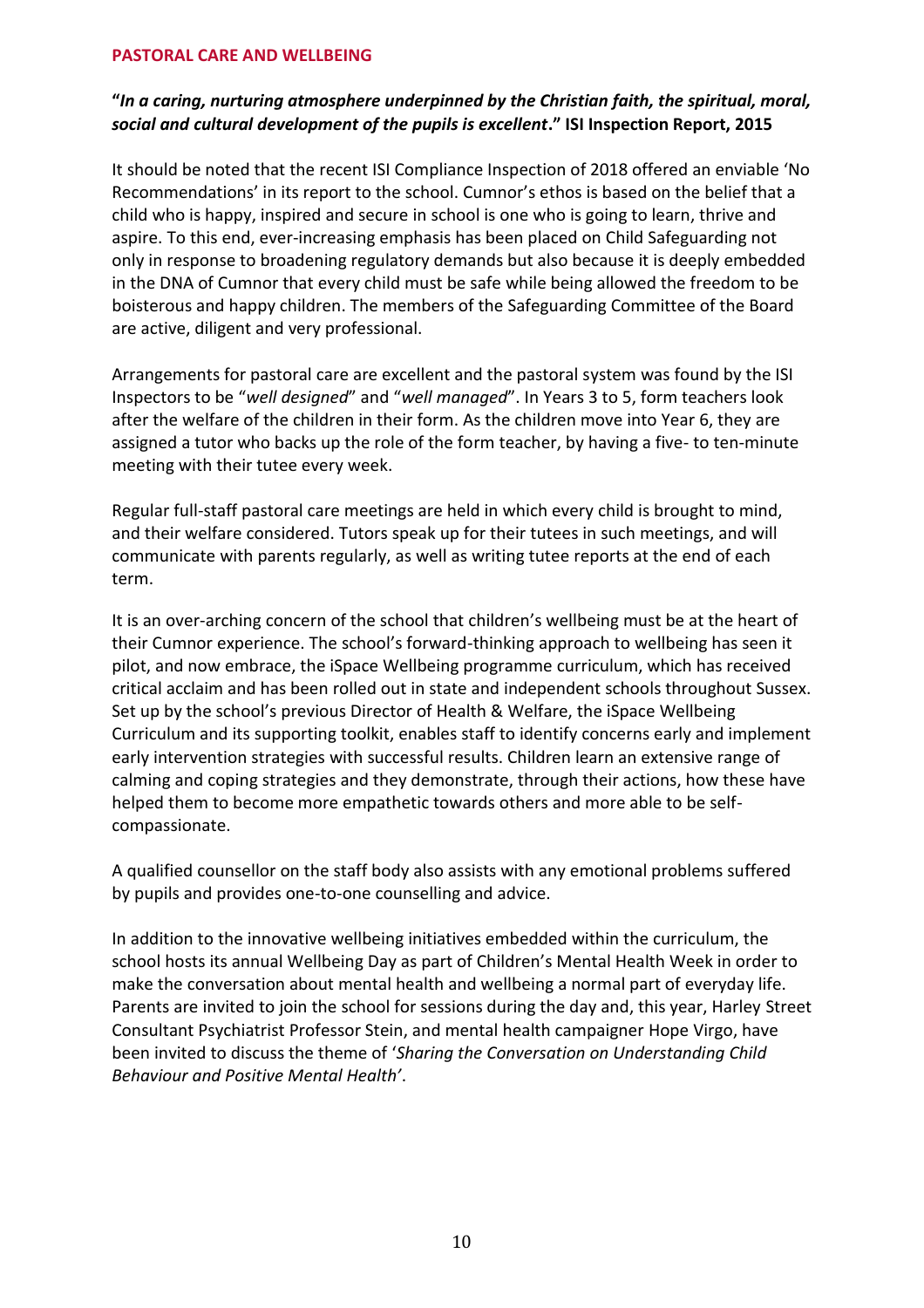#### **BOARDING**

# *"The best bit about boarding is the breakfast! There are plenty of toasters which are really easy to use… and there is always a delicious hot dish such as pancakes or eggs!"* **Year 7 pupil, Cumnor Prep School Magazine**

Cumnor continues to be firmly rooted in the boarding tradition, with a long working day enabling access to the opportunities a boarding school can offer that are beyond the scope of the normal day school. Children in Years 7 and 8 have the option to board either as weekly or flexi-boarders.

Boarding is seen as an ideal preparation for senior school within the nurturing atmosphere of Cumnor. The school sees itself very much as an extension of the family and recognises that benefits of boarding for children include a growth of independence, self-reliance and responsibility, as well as learning to be part of an extended community.

The friendly and caring boarding house is led by House Parents who have been described by parents in The Good Schools Guide as "*warm and welcoming*," ably assisted by gap year students who have rooms on each corridor and are the first point of call in the night. Open communication is encouraged between all members of the boarding community through pupil surveys, house meetings and frequent informal opportunities to talk to house staff.

The new Common Room is a haven for all the boarders, with sofas, beanbags and all sorts of board games to play, along with a TV. Wednesday movie nights are a highlight of the week and, every fortnight, the boarders attend a themed Monday Staff Supper. Thursday nights are known as 'Thursday-Night-Throw-Down', which consists of a competition followed by edible rewards! Other evenings are rounded off with hot chocolate in the dining room before bedtime. Dormitories sleep four to six children, and there is a pantry where fruit is readily available and boarders can make tea, toast and hot drinks.

The popularity of boarding is no more evident than in the description of the life of a boarder in the latest Cumnor Prep School Magazine, with the one pupil talking of the "*really fun activities in the evenings, such as going to Brighton football matches, and skateboarding down the school paths*," whilst another put it simply: *"I can only compare it to a long sleepover with all my friends!*"

## **THE CUMNOR COMMUNITY**

One of the keys to the school's success is that it sets the greatest store on the achievement of happy relations among the staff, between adults and children, and between the children themselves. Children are taught the invaluable lessons of community life: unselfishness; courage; thoughtfulness; and the good manners that they produce.

Daily morning prayers, assemblies, and boarders' Sunday matins services help pupils develop a sense of spirituality and are seen as important times during the busy day to stop and reflect.

The children are encouraged to take an active part in ensuring that the school runs smoothly and happily. Pupils are allocated to one of four houses: Black, Blue, Red, and White. These vertical groupings allow close friendships to be developed across the age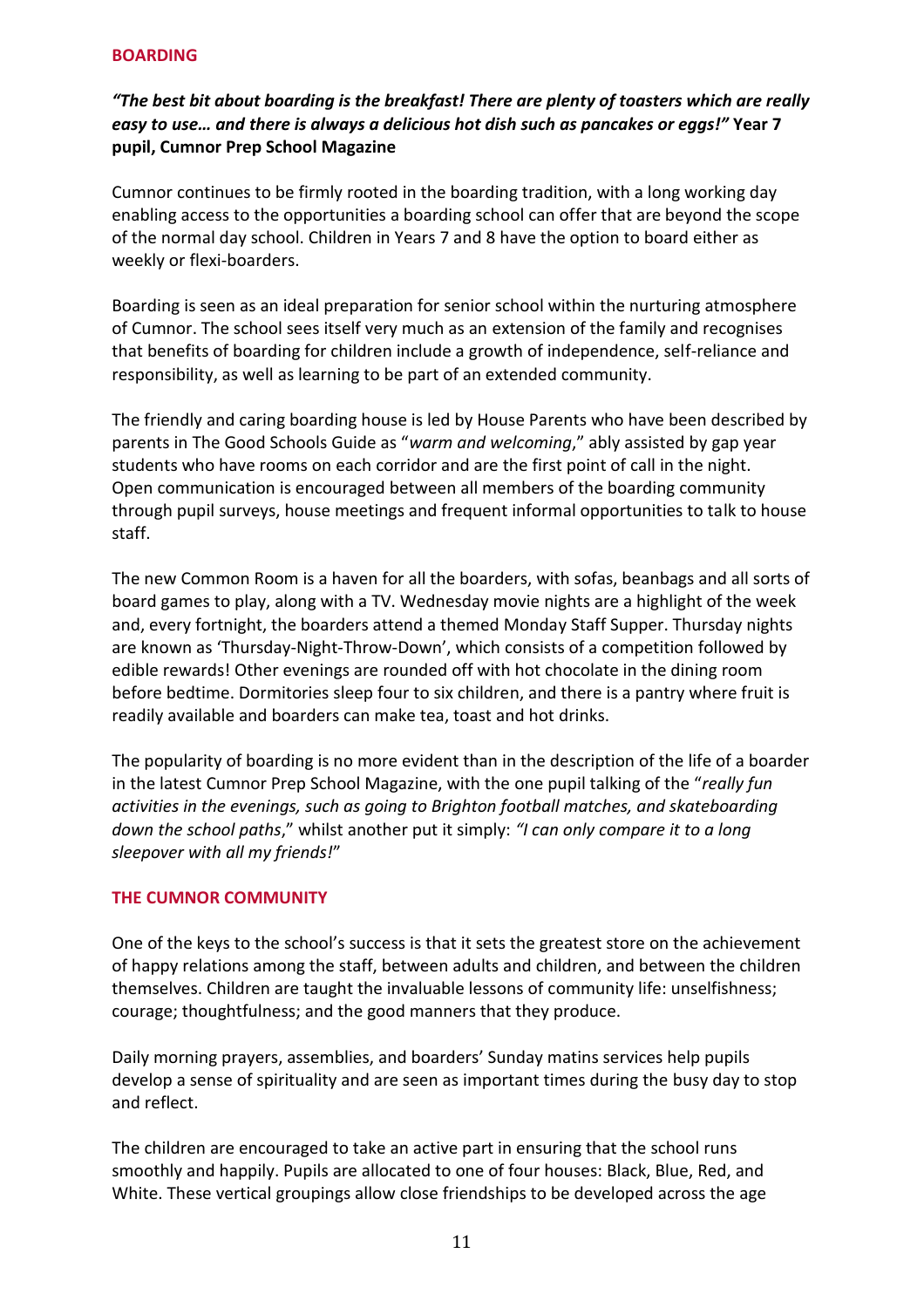ranges. Aside from the healthy rivalry between houses in inter-house competitions, the houses also provide senior pupils with a taste of responsibility. Not only do elected House Captains organise house teams and activities, but they are also responsible for seeing that the other children are happy and that any anti-social behaviour is spotted so that it can be dealt with immediately. Once a term, the senior pupils attend a staff meeting and are encouraged to air any subject that concerns them or members of their house.

Other children are also given many opportunities to take responsibility for the school through roles looking after the younger children, as Pre-Prep prefects, or as sports captains, librarians, and visitor guides. A Head Boy and Head Girl are selected each term. Cumnor Care Committees, for which pupils from Year 4 upwards can volunteer, provide valued opportunities for them to voice their opinions and ideas, or raise concerns about the needs of others. Food committees offer suggestions for additions to the school menu.

'Cumnor Credits' for kindness and consideration are awarded weekly to children who go above and beyond to help others within the school community. These children are subsequently awarded points for their house, which can accumulate for good work as well as kind deeds, and contribute to the termly award of the House Point Cup.

Another recent initiative has been the introduction of 'Golden Ticket' rewards for reading. A Golden Ticket is given to a child who has read a certain amount, (it can vary from child to child), and who has collected reading raffle tickets. The more raffle tickets they earn, the more Golden Tickets they receive, which can be exchanged with the Headmaster for a 'chocolatey' reward! Raffle tickets are also collected and used in a grand draw at the end of each term, with book prizes handed out to the winners.

However, Cumnor does not exist in a 'bubble' but is always looking beyond the school gates to embrace, support and promote the local community, to provide and share facilities, to stretch out its hand to charitable causes and, in so doing, to extend pupils' learning experiences and social awareness. A local primary school head currently sits on Cumnor's governing body.

The school's annual fundraising efforts are impressive and often focus on particular causes that have some relevance to the Cumnor family. Last year's Christmas Fayre, involving children, parents and the local community, culminated in the presentation of a £26,500 cheque to Chailey Heritage Foundation. Children themselves ran a variety of innovative initiatives such as a two-week music 'practice-a-thon' in aid of CLIC Sargent charity, a Pre-Prep 'Elephant Walk' for Happy Days Children's Charity, and a collective marathon for the Ghurka Welfare Trust.

The Choir and music groups visit the local Abbeyfields residential home and Charters Village retirement home to sing carols, and the school sponsors the local Cuckfield Bookfest, a festival celebrating books and reading for adults and children.

Parents have many opportunities to be actively involved in the life of the school, including attending seminars and information evenings, such as Q&As with the Head and Governors, a parents' Maths Forum, E-Safety talks, and more light-hearted discussions on parenting issues.

Cumnor also brings parents together for informal social and sporting events, such as parents' cricket, rounders, netball and tennis matches against the children. Golfing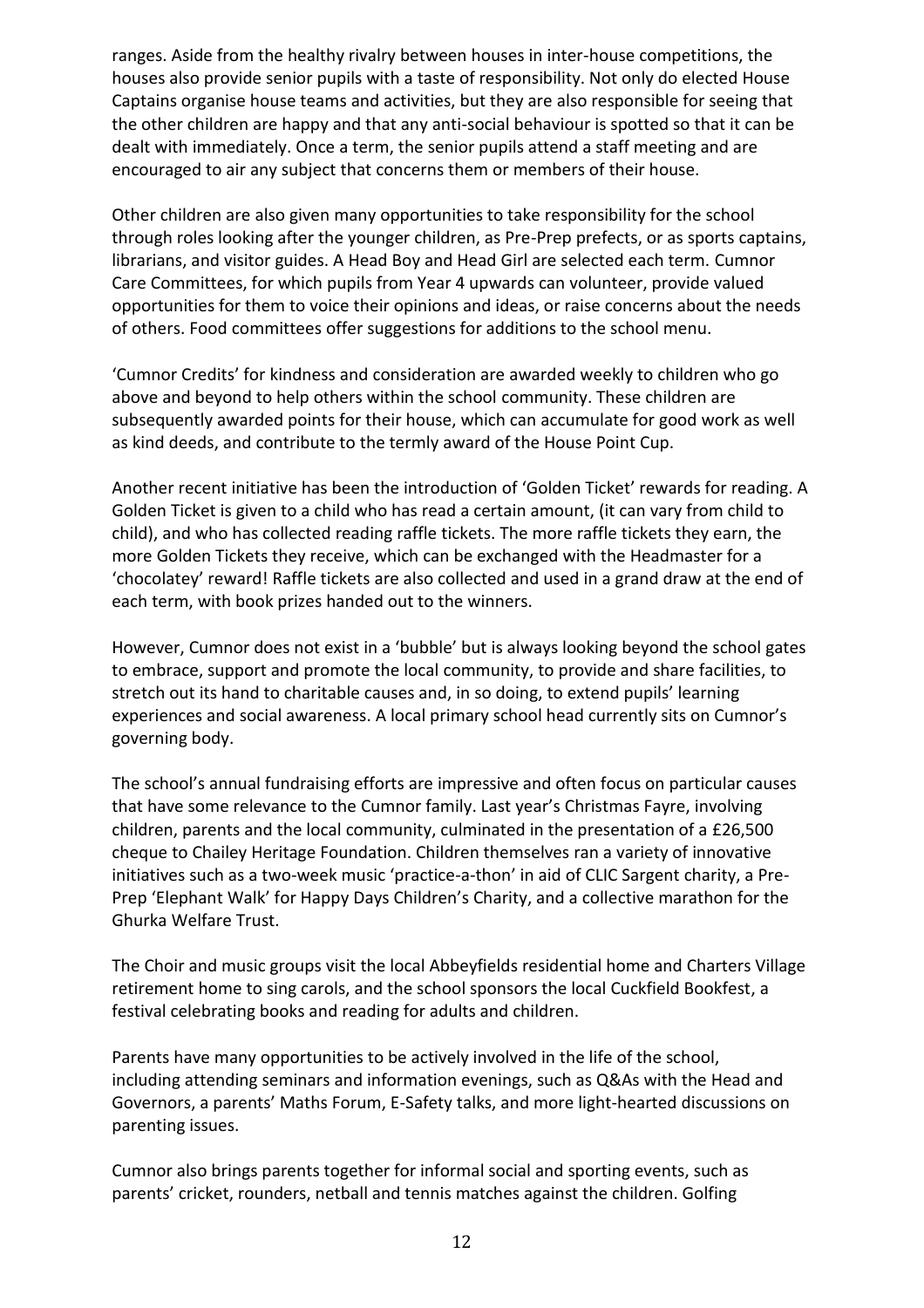enthusiasts join together at the local golf course for matches and lunch, singers are invited to be part of the newly-formed Cumnor House Community Choir for parents and staff, with all abilities welcomed, and keen cricketers are given use of the cricket nets at weekends.

The school's strong links with families include performances put on for grandparents, along with the annual Grandparent Afternoon. There are also various functions throughout the year to which families are invited, such as Sports' Day in June, the Shakespeare Play in the final week of the Summer Term, the Fireworks Party, and Carol Services.

Parents are invited to discuss their children's progress with members of staff at regular parents' evenings, after which parents and staff have supper together in the dining room. Weekly newsletters and the school's website provide detailed information on school life. The parent portal and 'Foldr', which enables access to the children's online school curriculum, along with the dedicated sports website and e-calendar, allow parents to keep up with all aspects of Cumnor life.

The school has an active and impressive community involvement programme. Local primary schools and clubs use Cumnor's sports and music facilities throughout the year. The school provides free physical education, swimming and games teaching for the children, and training of their staff. Children from the local area also attend the school for Science Workshops in the Cumnor Science labs, and events such as authors' storytelling sessions.

The theatre has acted as host to a number of well-attended charity fundraising events, including those of Christo Brand, Nelson Mandela's prison guard on Robben Island, speaking about his friendship with Mandela, and the comedian father-and-son double-act of Jack and Michael Whitehall.

## **The Cumnor Foundation**

The Cumnor Foundation has been established to provide means-tested 100% scholarships to children (from Year 4 to Year 13) whose families cannot afford to educate them in the independent sector. Within the first two years of its existence, the Foundation enabled scholarships to five exceptional children and the aim is to reach 20. In offering an extended Scholarship to Year 13, the Foundation works in partnership with 16 senior schools, and provides a benefit which we believe to be unique.

## **Alumni**

Cumnor encourages Old Cumnorians - past pupils, parents of pupils and former staff members - to continue a long and happy association with the school, with the aim of creating a community that is supportive of past associates of Cumnor as well as all current pupils and families involved in the school.

The Development Office is the administrative hub for everything associated with the Old Cumnorians, arranging events, publishing an e-newsletter and sharing news and achievements with the wider community on the school's website.

Two years ago the school began a pattern of 10-year reunions, when past pupils, parents and staff spent an afternoon at the school, with lunch, tours, matches and a Match Tea. We fully expect this to become a tradition in the coming years.